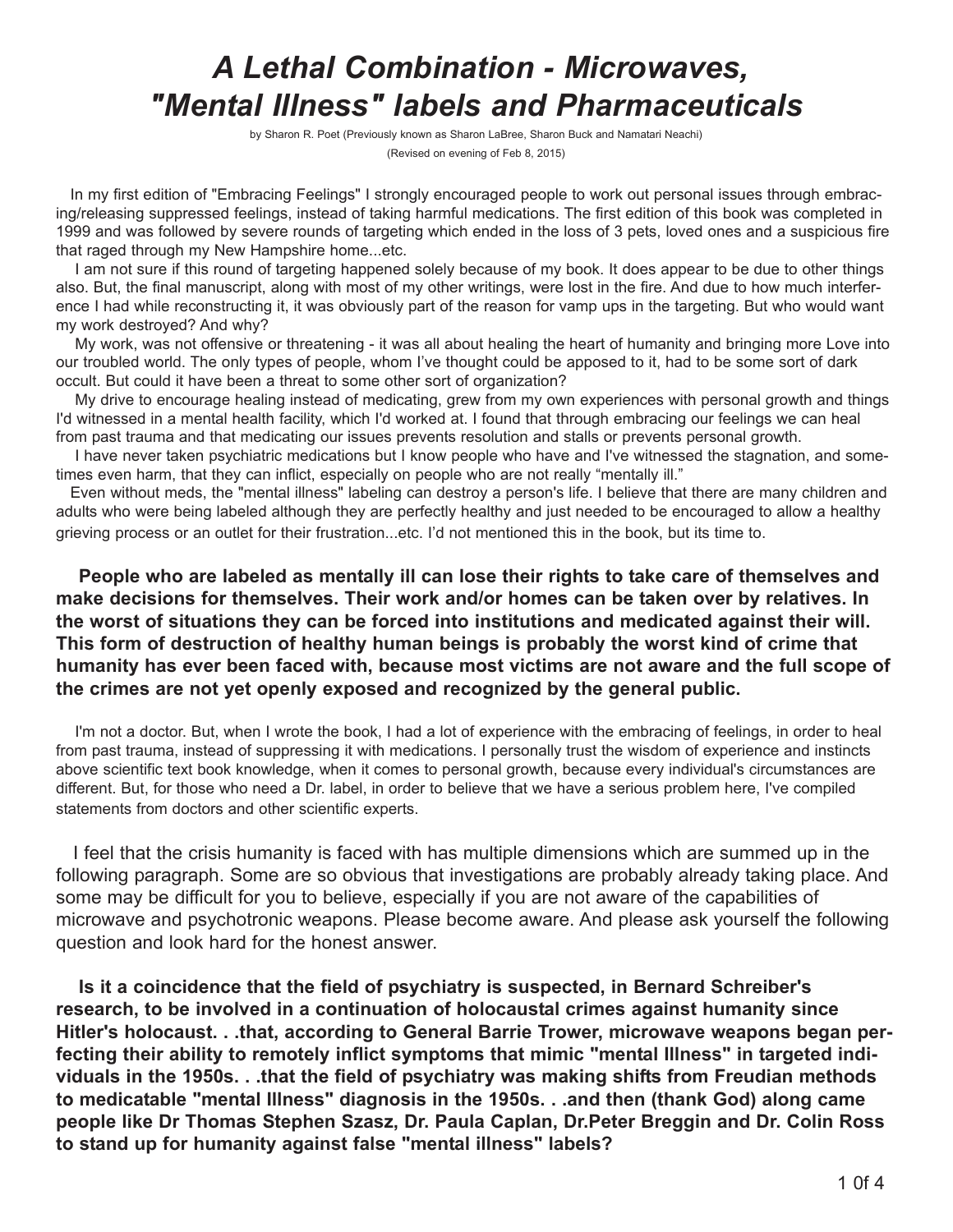The following doctors have waged a war against the psychiatric label of "mental illness" and the harmful pharmaceuticals that are either prescribed for or forced upon victims of the label, which comes from the DSM - the book which defines criteria for the diagnosis of "mental illness." **Some psychiatrists are even concerned that the labels and psychiatric drugs are so unethical that it could destroy the credibility of the whole psychiatric profession**.

In the video below Dr. Paula Caplan explains that, *"the whole process of mental illness diagnosis is unregulated. . . there are categories in the DSM that have scientifically proven not to exist and they're in there anyway."* Normal *"things that everybody goes through. . . get diagnosed as "mental illness" for example; if someone close to you dies and your still depressed two weeks later, now, according to the DSM you have minor depressive disorder"* And she expresses a VERY justifiable concern that normal feelings and social behaviors, especially those of natural grieving or anger, are listed in the DSM as cause to label a person with "mental illness." I like her approach and was glad to find her as a back up for what I have been writing for so long. I feel that the false labels and harmful medications soar beyond unethical and into what can be called the destruction of our natural process of personal and spiritual growth. (Dr. Paula Caplan wrote a book entitled, "They Say Your Crazy.")

#### **Dr. Paula Caplan on how psychiatrists decide who's normal <https://www.youtube.com/watch?v=nKbybLM12yc>**

Dr Thomas Stephen Szasz appears to be the pioneer in the movement to save the field of psychiatry from the shame of unethical "mental illness" labels and harmful medications that they justify. On the battle to save humanity from harmful pharmaceuticals Szasz says, *"The task we set ourselves to combat psychiatric coercion is important. I think its important. . .not enough people think its important. Its a noble task - a task in the pursuit of which we must, regardless of absticles, persevere. Our conscience commands that we do no less."*

Dr. Szasz wrote a book called "On the Myth of Mental Illness" and says that **"there is no such thing as mental illness."** Szasz says that *"Labeling a child as 'mentally ill' is a stigmatization, not a diagnosis. Giving the child a psychiatric drug is poisoning, not treatment."* His web site; **<www.szasz.com>**

An interesting paper on this site is entitled, "On Being Sane in an Insane Place". . . by Michael Fontaine **[www.szasz.com/beingsaneepidamnus.pdf](http://www.szasz.com/beingsaneepidamnus.pdf)**

Dr. Colin Ross has extensively studied scientific data which disproves the validity of "mental illness" labels and renders most of the prescribed drugs harmful or ineffective in most patients. He and other ethical psychiatrists strongly feel that the DSM's false labels, need to be exposed and stopped. He says, *"Its not going to stop until psychiatry takes responsibility for what its doing and the public gets educated and says wait a minute I'm not buying this anymore.*"(Dr. Colin Ross wrote a book entitled, "The Great Psychiatry Scam.")

#### **Is Psychiatry A Scam? Truth About Mental Disorders, Psychiatrists Colin Ross and Corrina on Psychetruth <https://www.youtube.com/watch?v=AG1VHpsgUcY>**

#### **How a Mental Health Disorder is Discovered: DSM Truth, Psychiatrist Colin Ross and Corrina on Psychetruth <https://www.youtube.com/watch?v=2jFdBIZLwqU>**

Dr. Peter Breggin makes a strong stand against the psychiatric labeling and pharmaceuticals on an interview with FOX News in the videos below. Breggin calls the psychiatric drugging *"medication spell binding"* and that they do *"more harm than good."* His focus is more on the violence that drugs can instigate in victims.

**There is, however, a danger that those, who are not aware of the technological part of the targeting, can easily blame psychiatric pharmaceuticals for severe cases of technological targeting like in the Navy yard shooting, which Breggin blames on a pharmaceuticals. I feel that it was both. The shooter was obviously being targeted.**

> **FOX News ; Peter Breggin MD Psychiatric Drugs Part I to lll <https://www.youtube.com/watch?v=3lXUOnn5PiQ> <https://www.youtube.com/watch?v=WJNMBr2zRX8> <https://www.youtube.com/watch?v=HaPFmgLNwYs>**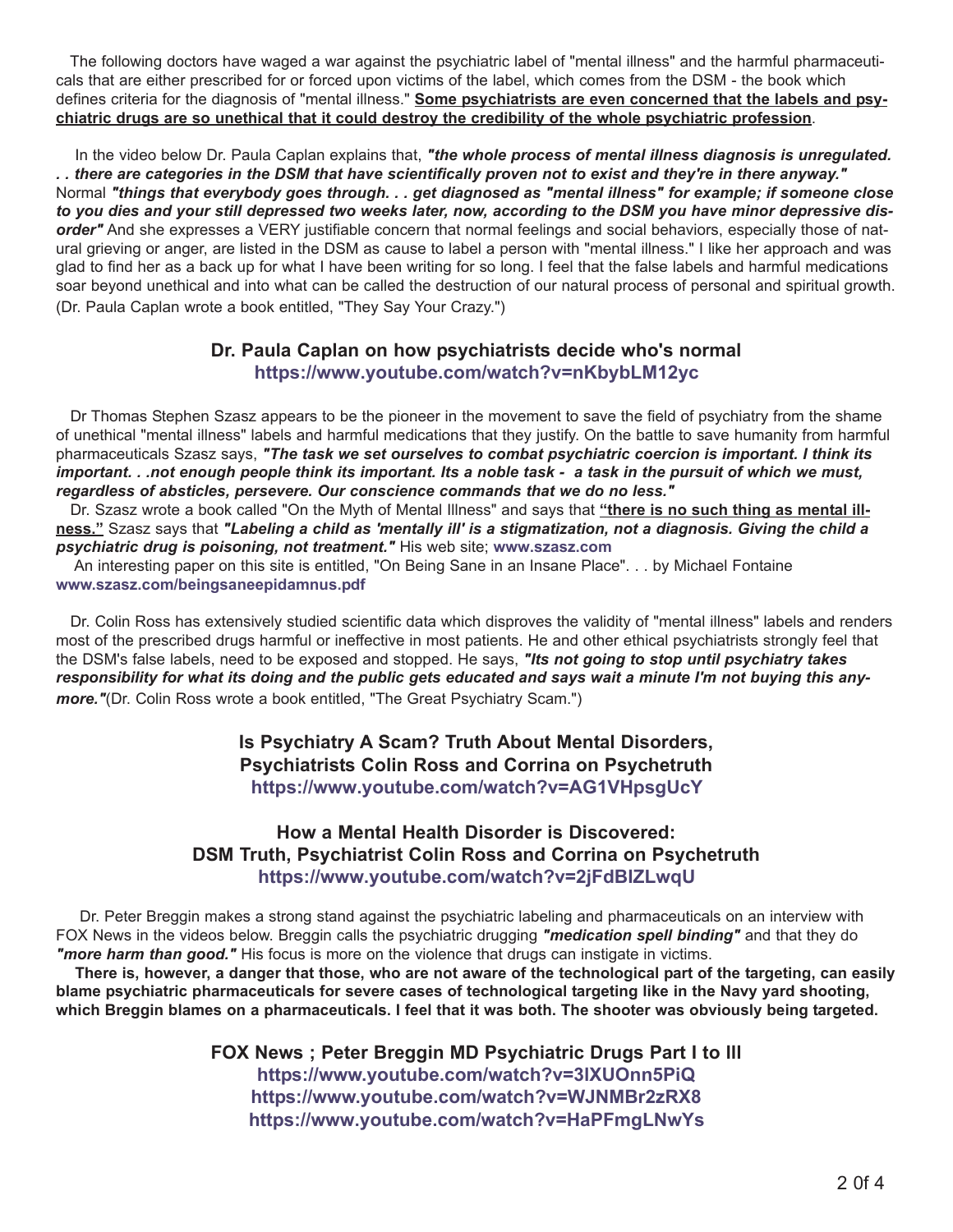**<https://www.youtube.com/watch?v=BhC6hUZJIJ0>**

## **Surprising Research into Psychiatry and Eugenics**

**Bernard Schreiber, wrote a book entitled "Men Behind Hitler - A German Warning to the World." In this book, (which is freely downloadable on the web as a gift for humanity) his research exposes the profession of psychiatry being involved in a covert continuation of the eugenics movement.** 

**Schreiber's book is** *"Humbly dedicated to the memory of countless ordinary people who's lives were taken because they were considered less than perfect, and therefore, unworthy to live***."**

> **<http://www.goodreads.com/book/show/6011376-the-men-behind-hitler> Find free download link here; [www.targetedinamerica.com/menhitler.html](http://www.targetedinamerica.com/menhitler.html)**

### **And Here's the Most Dangerous Part of the Puzzle**

Microwave expert, General Barrie Trower describes **[microwave weapons](http://www.targetedinamerica.com/weapons.htm)** , and their use on human beings since the 1950s. On the subject of the use of **[microwave weapons](http://www.targetedinamerica.com/weapons.htm)** on human beings Trower says, *"By changing the pulse frequency... of the microwaves going into the brain and interfering with the brain. . . you could induce psychiatric illnesses to the point where a psychiatrist could not tell if it is a genuine psychiatric illness or an induced psychiatric illness."*

He describes these weapons as technologies which shoot beams of microwaves into space to bounce off of the ionosphere and be redirected to the target, which can be virtually anywhere in the world. His description fits technologies like the Russian SURA and the American HAARP. (At least six of these types of technologies are reported to exist around the globe.) This sort of targeting would also have to be done in conjunction with satellite surveillance systems. So, there are many technologies used.

#### **<https://www.youtube.com/watch?v=kvn-8ITy0oc>**

#### **According to experts the mind control parts of Microwave Weapons are most successful on people who are taking mood altering drugs, like anti-depressants.**

Aside from the book I wrote in 1999, there is one more thing I did before hell broke loose around me. I'd had a prophetic dream, which showed criminal contamination of a public water supply and had shared my concern about it with a few people, including the water department. But many difficult years passed, as I struggled to survive the targeting, before I found the following information and realized that this is probably what my dream was warning of. **In 2008, news reports stated that pharmaceutical drugs, including antidepressants, were being found in**

**around 24 major public water supplies throughout the USA.**

#### **Drugs found in 24 public water supplies <https://www.youtube.com/watch?v=LYD-qf9pZAg>**

**In 2013 a secretary at a New Hampshire Environmental Protection Agency told me that these drugs are STILL being found in our public water supplies! Reports say that its from the "run off" of pharmaceuticals that are improperly disposed of. Perhaps those who are coming to this conclusion are not aware of the microwave and pharmaceutical targeting of humanity?**

**Because of the dream I had about criminals putting toxins in public water, and the fact that I had this dream while I was focused on writing a book to help steer humanity toward healing, instead of medicating. . .I believe that the drugs are being placed into the water by groups of criminals who are involved in a covert continuation of the eugenics movement, which includes efforts to control human beings with microwave technologies, which** are aided by mood altering drugs. Whether the drugs are from "run off" or intentional contamination the result**ing problem remains the same and something needs to be done to stop it.**

**I understand how unreal this all sounds. But PLEASE think about this and DO NOT STOP thinking about it until you feel/know the absolute Truth. Too much is at stake for it to be washed away with blind disbelief.**